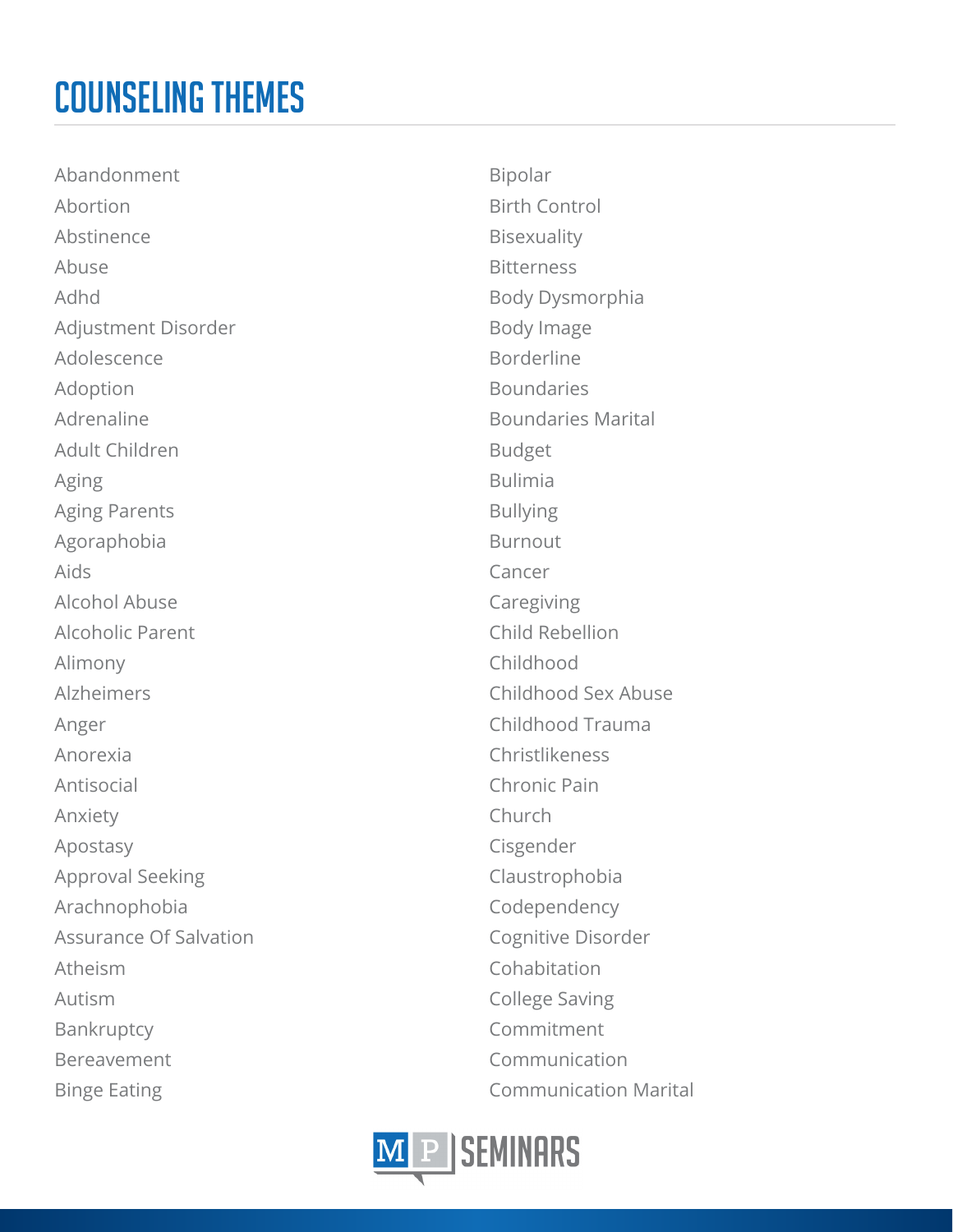Communication Money Comorbidity Compulsion Compulsion Money Compulsion Saving Conflict Conflict Marital Conscience Creativity Credit Credit Card Custody Dating Death Decision Delinquency Dementia Dependency Dependent Disorder Depression Depression Marital Development Devotions Disability Disaffection Discipleship Discipline Discouragement Dissociation Diuretic Abuse Divorce

Domestic Abuse Doubt Down Syndrome Drug Abuse Drug Cocaine Drug Depressant Drug Hallucinogen Drug Inhalant Drug Marijuana Drug Narcotic Drug Stimulant Dyslexia Eating Disorders **Education** Emotional Abuse Empathy Employment Empty Nest Engagement Entertainment Estate Planning Evangelism Exhibitionism Failure Faith Familial Family Business **Fatherless** Fear Female Fetishism

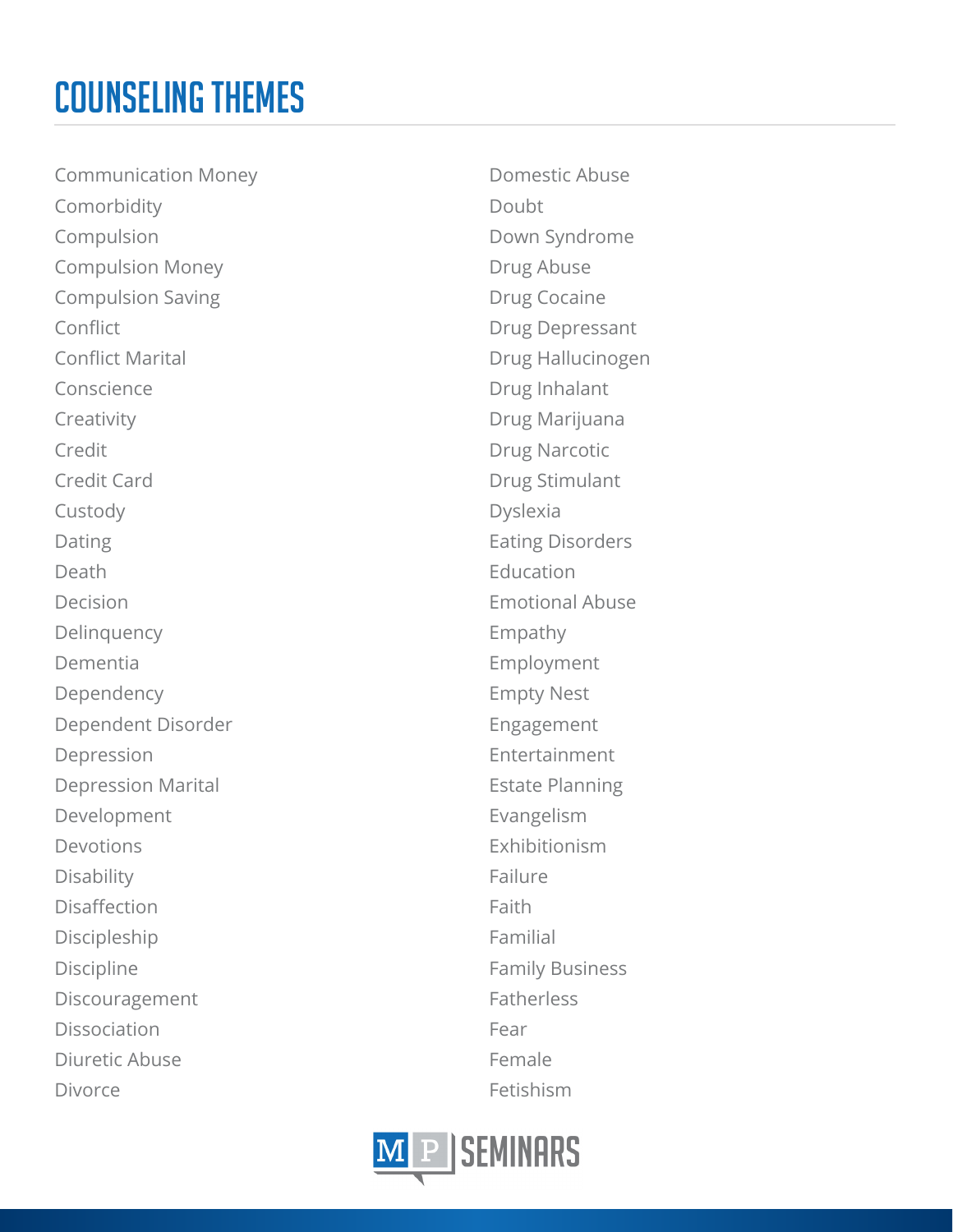Financial Counseling Financial Freedom Food Addiction Foreclosure Forgiveness Foster Children Friendship Frotteurism Gambling Gang Gender Gender Dysphoria Gift Church Gifts God Gossip Grace Grief **Guilt** Habit Happiness Hatred Heterosexuality Hoarding Holiday Depression Homosexuality Hope Humility Husband Identity Idolatry

Illness Incest Inferiority Infertility Infidelity Insomnia Insurance Intelligence Internal Self Intersex Invest Jealousy Jealousy Marital Kleptomania Laziness Learning Disability Loneliness Love Love Styles Lust Lying Major Purchase Male Mania Manipulation Marital Masochism Masturbation Mediation Medication Memory

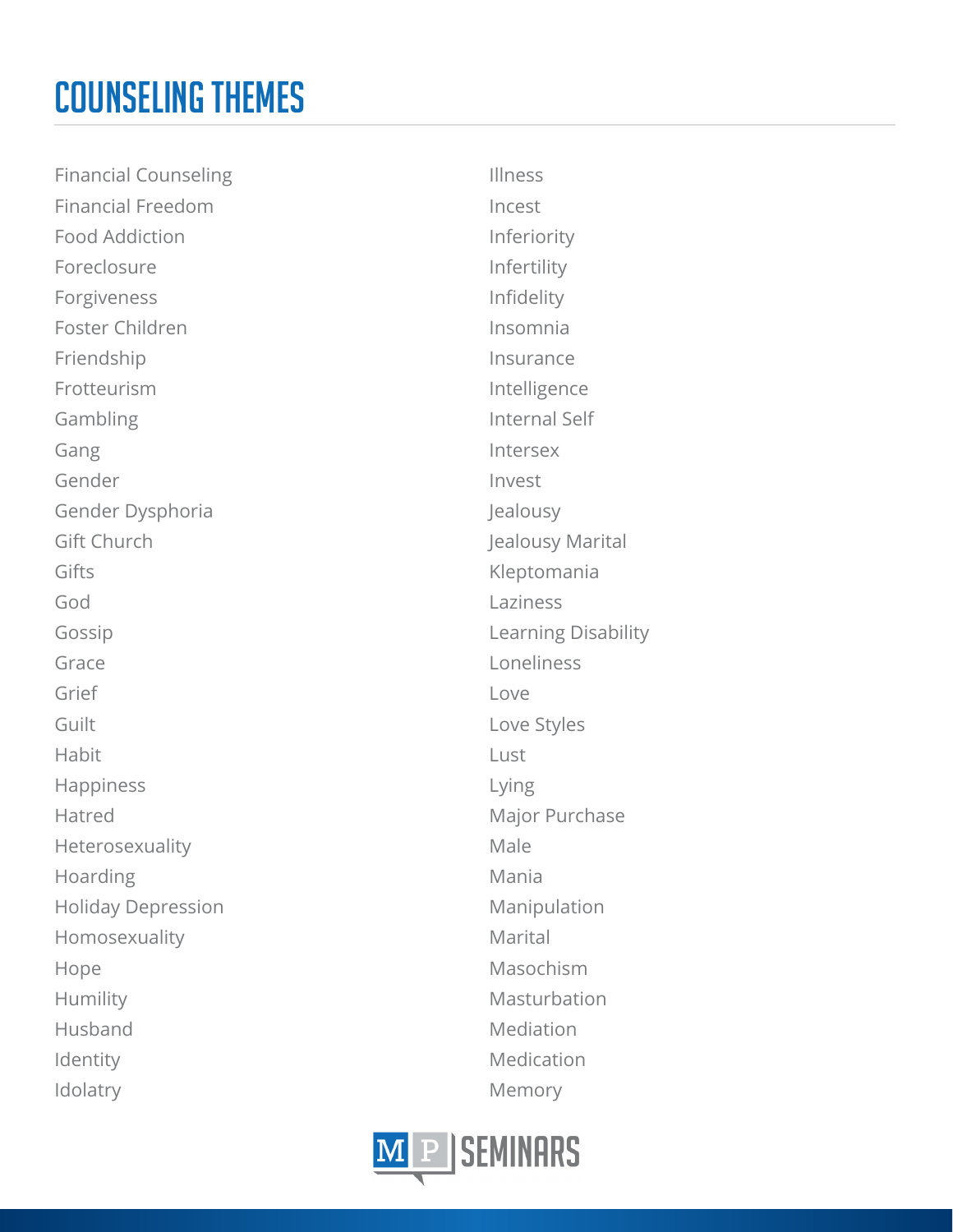Menopause Mental Disorder Midlife Crisis Miscarriage Mood Mood Disorder Moving Nagging Narcissism **Neglect** NonFamilial Old Age Optimism Osfed Other Overprotection Panic Attack Parental Patience Peace Pedophilia Peer Pressure Perfectionism Personality Personality Disorder Pessimism Physical Physical Abuse Physical Disabilities Polyamory Pornography

Post Traumatic Stress Disorder Postpartum Poverty Prayer Pregnancy Pregnancy Teen Prejudice Premarital Sex Premature Ejaculation Prenuptial Pride Principles Prostitution Purpose Rebellion Relationship Religious Concerns Remarriage Repentance Retirement Revenge Sadism Sadness Salvation Sanctification Savings School Expense Season Affect Secret Marital Self Control Self Esteem